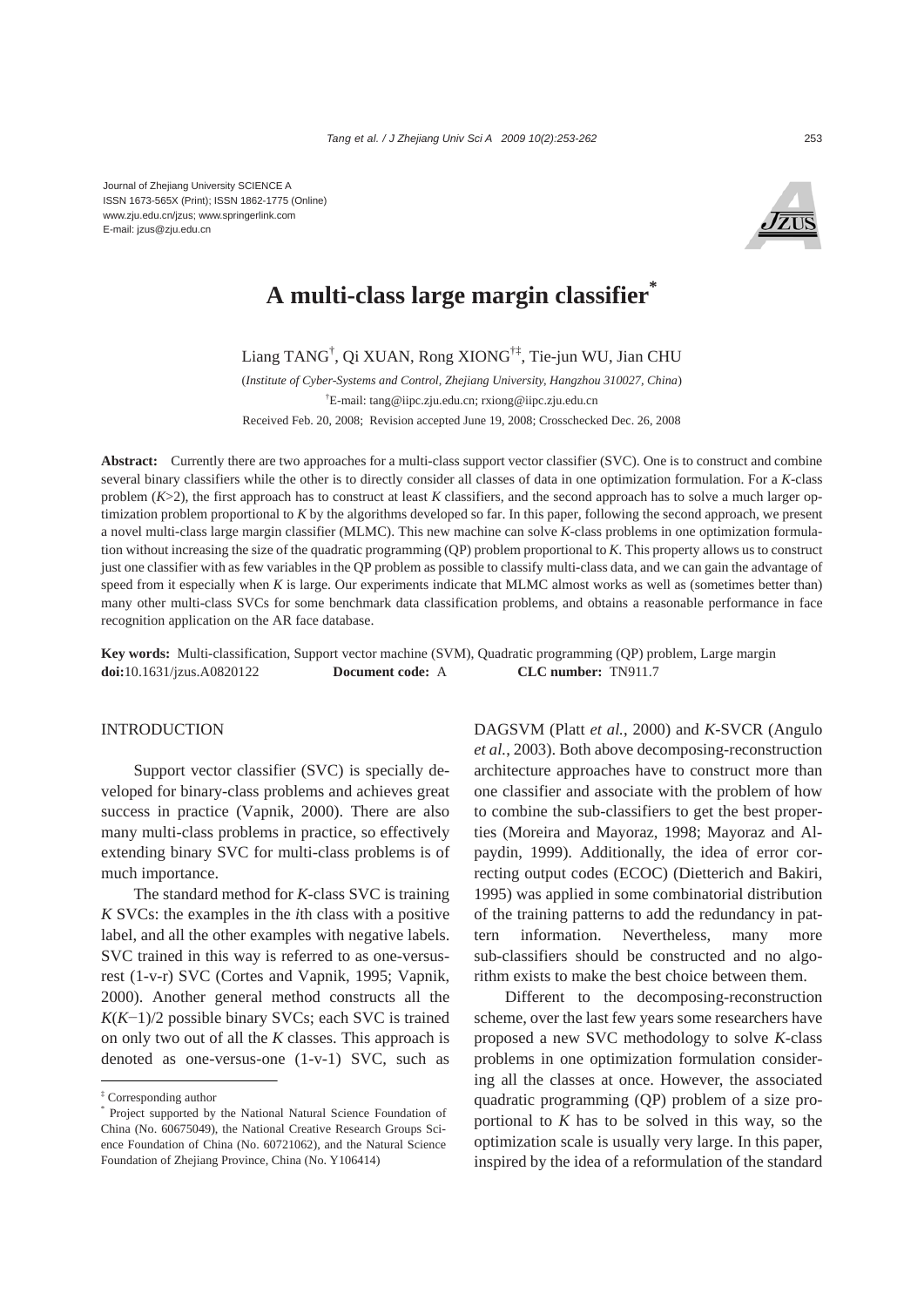binary SVC (Keerthi *et al.*, 2000; Kowalczyk, 2000), we present a novel multi-class SVC of a single QP problem, named as a multi-class large margin classifier (MLMC). MLMC simplifies the multi-class problem to find a representative point for each class in feature space, and classifies the new data to the class whose representative point is the nearest. This new machine solves *K*-class problems in one optimization formulation without increasing the size of the QP problem proportional to *K*. Finally our experiments indicate that MLMC is almost as good as (sometimes better than) many other multi-class SVCs for practical data classification.

The rest of this paper is organized as follows. In Section 2 we show some related work, where a brief review of multi-class SVCs for a single optimization problem is presented and a reformulation to standard binary SVC is introduced. In Section 3, as a theoretical development of the reformulated binary SVC in Section 2, we propose the new multi-class classifier, MLMC. Experiments in MLMC classification are depicted in Section 4 and results are discussed there. Finally, we provide a conclusion to the paper in Section 5.

RELATED WORK

Let  

$$
\Gamma = \{ (x_i, y_i) | i = 1, 2, \cdots, l \} \subset X \times Y \tag{1}
$$

be a training dataset containing independent and identically distributed (i.i.d.) samples of an unknown probability density function. The task of multi-class classification from examples is to find a decision function  $f(x, w)$  approximation of the unknown function, defined from an input space  $X \subseteq \mathbb{R}^N$  into a set of *K* classes  $Y = \{ \theta_1, \theta_2, \dots, \theta_K \}$  having the smaller discrepancy with the real system answer (Angulo *et al.*, 2003). As an example, for a binary SVC problem, a decision function has the form  $f(x, w) = sgn(h(x, w))$ with the outputs  $\{\pm 1\}$ , where

$$
h(x, w) = \langle w, \varphi(x) \rangle + b \tag{2}
$$

is a separating hyperplane in some feature space *F*, with  $w \in F$ ,  $b \in \mathbb{R}$ ,  $\varphi$ :  $X \rightarrow F$  being a nonlinear mapping from the original input space to a usually high-dimensional space. The space *F* is dotted with an inner product  $k(x, x') \triangleq \langle \varphi(x), \varphi(x') \rangle$  accomplishing Mercer's theory (Vapnik, 2000).

#### *K***-class SVCs of a single QP problem**

In this subsection, we conclude several approaches considering all the classes at once as multi-class SVCs that have been developed over the last few years. For simplification we do not use a kernel here and default all the slack variables *ξi*≥0.

First, the two-class SVC is the following optimization problem:

$$
\min\left(\frac{1}{2}||\mathbf{w}||^2 + C\sum_{i=1}^l \xi_i\right),
$$
  
s.t.  $y_i(\langle \mathbf{w}, \mathbf{x}_i \rangle + b) \ge 1 - \xi_i, \quad i = 1, 2, ..., l.$  (3)

Weston and Watkins (1998) generalized the optimization problem of Eq.(3) to solve the *K*-class problem in a natural way:

$$
\min\left(\frac{1}{2}\sum_{p=1}^{K} \|\mathbf{w}^{(p)}\|^2 + C\sum_{i=1}^{I} \sum_{y \neq y_i} \xi_{i,y}\right),
$$
  
s.t.  $(\langle \mathbf{w}^{(y_i)}, \mathbf{x}_i \rangle + b^{(y_i)}) - (\langle \mathbf{w}^{(y)}, \mathbf{x}_i \rangle + b^{(y)}) \ge 1 - \xi_{i,y},$  (4)  
 $\forall i, y \neq y_i.$ 

Crammer and Singer (2002) substituted the maximal value for the sum of empirical loss for each sample, giving a modification to Eq.(4):

$$
\min\left(\frac{1}{2}\sum_{p=1}^{K}||\mathbf{w}^{(p)}||^{2} + C\sum_{i=1}^{I}\xi_{i}\right),\tag{5}
$$

s.t. 
$$
(\langle \mathbf{w}^{(y_i)}, \mathbf{x}_i \rangle + b^{(y_i)}) - \max_{y \neq y_i} (\langle \mathbf{w}^{(y)}, \mathbf{x}_i \rangle + b^{(y)}) \geq 1 - \xi_i, \forall i.
$$

Eqs.(4) and (5) are an intuitive extension to the Dichotomy structure of SVC, and can be seen as a direct generalization of a standard binary-class SVC algorithm. Based on a uniform convergence result derived for *K*-class discriminant models, Guermeur *et al.*(2000) proposed their multi-class SVC and claimed that they implemented the structural risk minimization (SRM) inductive principle in this way

$$
\min\left(\frac{1}{2}\sum_{p=1}^{K-1}\sum_{q=p+1}^{K}||\mathbf{w}^{(p)} - \mathbf{w}^{(q)}||^{2} + C\sum_{i=1}^{I}\sum_{y \neq y_{i}}\xi_{i,y}\right),
$$
  
s.t.  $(\langle \mathbf{w}^{(y_{i})}, \mathbf{x}_{i} \rangle + b^{(y_{i})}) - (\langle \mathbf{w}^{(y)}, \mathbf{x}_{i} \rangle + b^{(y)}) \ge 1 - \xi_{i,y},$  (6)  
 $\forall i, y \neq y_{i}.$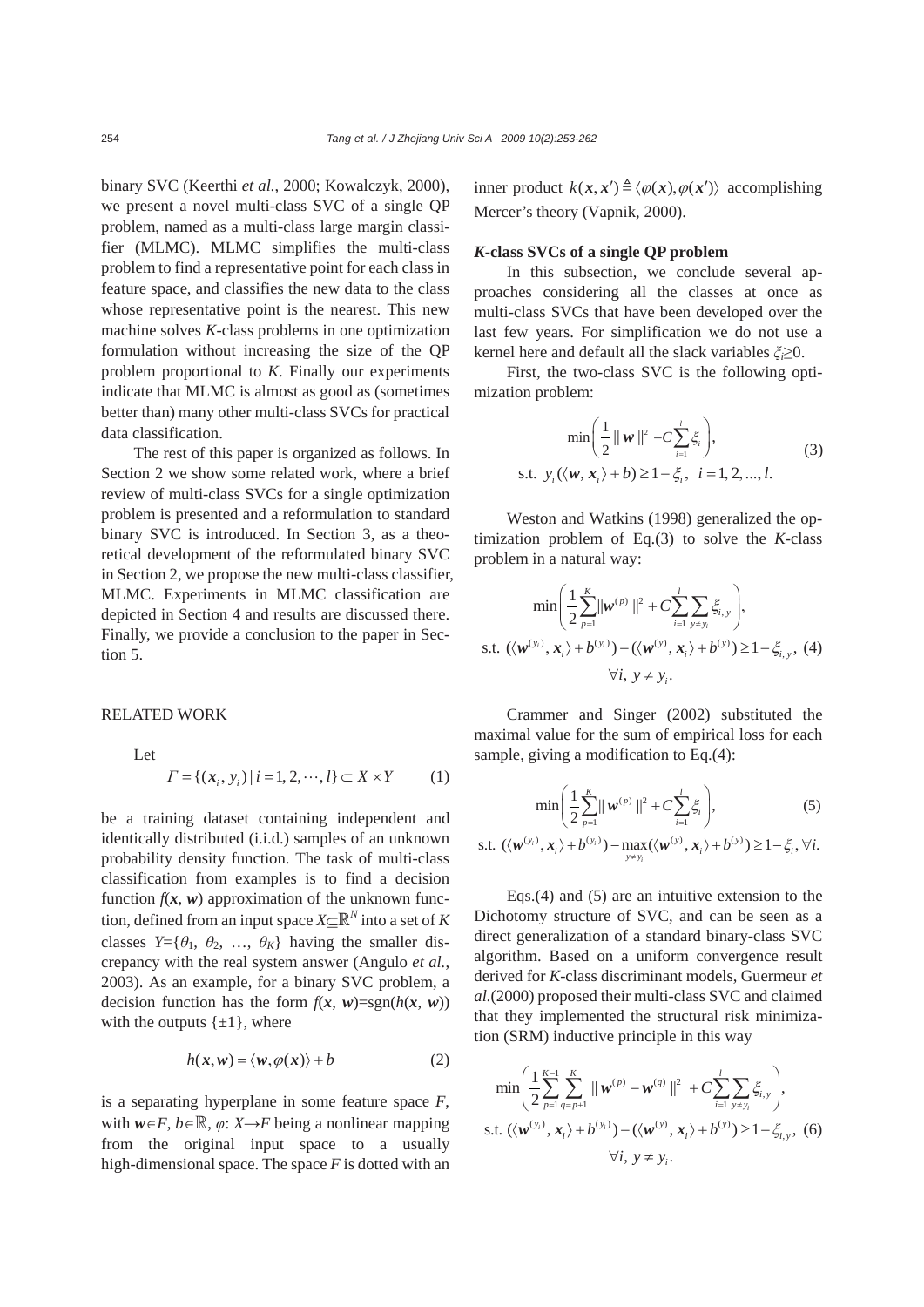Another multi-class SVC (M-SVM) was proposed in (Bredensteiner and Bennett, 1999), which is similar to Eq.(6).

Aforementioned methods under different forms allow people to regard the multi-class problem as a whole, but they will all associate with the large QP problem whose complexity tends to increase with the increase of *K*. Usually, a QP problem of the dual system for any above primal form has to deal with *l*(*K*−1) variables considering at least 2*l*(*K*−1) inequalities and *K* equalities (Angulo *et al.*, 2003).

#### **Alternative solution of classical binary SVC**

A large margin classifier (LMC), which is both the basis of the following MLMC and a reformulation to standard binary SVC presented in a maximal margin perceptron (MMP) (Kowalczyk, 2000) should first be introduced here. This LMC is based on solving the original (primal) problem rather than the dual problem via satisfying KKT conditions.  $I^{(+1)}$ ,  $I^{(-1)}$ denote the subscript collections of the two classes, and let  $w^{(+)} \triangleq \sum_{i \in I^{(+)}} \alpha_i \varphi(x_i)$ ,  $w^{(-)} \triangleq \sum_{i \in I^{(-)}} \alpha_i \varphi(x_i)$ . Then the alternative QP problem of two-class SVC is formulated as (Keerthi *et al.*, 2000; Kowalczyk, 2000)

$$
\min_{\alpha} ||w^{(+1)} - w^{(-1)}||^2,
$$
  
s.t. 
$$
\sum_{i \in I^{(+)}} \alpha_i = \sum_{i \in I^{(-)}} \alpha_i = 1, \ \alpha_i \ge 0, \ i = 1, 2, ..., l.
$$
 (7)

Vectors  $w^{(+1)}$  and  $w^{(-1)}$  are named as 'support centers' of the hyperplane for the binary decision. The hyperplane is orthogonal to the vector  $w^{(+1)}$ <sup>−*w*(−1)</sup> and passes through the center  $(w^{(+1)}+w^{(-1)})/2$  of the segment joining  $w^{(+1)}$  to  $w^{(-1)}$ . The underlying idea behind this method is to generate a solution by approximating the closest points between two convex polytopes (formed by convex hulls of the data points separated according to their class label). Minimal  $||w^{(+1)}-w^{(-1)}||$ represents the closest distance between two convex polytopes, such that the hyperplane offers a maximal margin between two classes. If we denote *w*=*w*<sup>(+1)</sup>−*w*<sup>(-1)</sup>, *b*=(||*w*<sup>(-1)</sup>||<sup>2</sup>−||*w*<sup>(+1)</sup>||<sup>2</sup>)/2, then the corresponding decision function will be  $f(x, w)$ =  $sgn(\langle w, \varphi(x) \rangle + b)$ .

# MULTI-CLASS LARGE MARGIN CLASSIFIER

# **Proposition of MLMC**

Naturally, Eq.(7) can be generalized for *K*-class problems, and the corresponding QP problem can be written as

$$
\min_{\alpha} \left( \frac{1}{2} \sum_{p,q=1; p \neq q}^{K} || \mathbf{w}^{(p)} - \mathbf{w}^{(q)} ||^2 \right),
$$
  
s.t. 
$$
\sum_{i \in I^{(p)}} \alpha_i = 1, p = 1, 2, ..., K, \alpha_i \ge 0, i = 1, 2, ..., l,
$$
 (8)

where  $I^{(p)}$  denotes the subscript collection of the *p*th class and support center  $w^{(p)} \triangleq \sum_{i \in I^{(p)}} \alpha_i \varphi(x_i)$  for all  $p=1, 2, ..., K$ . To be consistent with the SVM's conventional terminology, we use the term 'support vectors' to refer to those training samples for which the coefficients *αi*'s are non-zero. So the support center  $w^{(p)}$  is the combination of the support vectors belonging to the *p*th class. Let  $b^{(p)} \triangleq -||w^{(p)}||^2/2$ ,  $g^{(p)}(x) = \langle w^{(p)}, \varphi(x) \rangle + b^{(p)}$  for all  $p=1, 2, ..., K$ , then the *K*-class label decision function can be described as  $f(x, w^{(1)}, w^{(2)}, ..., w^{(K)}) = \arg \max_{p} g^{(p)}(x)$ .

To simplify the problem, replace  $w^{(p)}$  in Eq.(8) by  $\sum_{i \in I^{(p)}} \alpha_i \varphi(x_i)$ , and then a simpler notation for formulation of the *K*-class QP problem can be written as

$$
\min_{a} a^{T} H a,
$$
  
s.t.  $\sum_{i \in I^{(p)}} \alpha_{i} = 1, p = 1, 2, ..., K, \alpha_{i} \ge 0, i = 1, 2, ..., l,$  (9)

where  $\boldsymbol{\alpha} = [\alpha_1, \alpha_2, \cdots, \alpha_l]^T$  is an *l*×1 vector and

$$
H_{ij} = \begin{cases} (K-1)k(x_i, x_j), & \text{if } x_i, x_j \text{ are in the same class,} \\ -k(x_i, x_j), & \text{otherwise.} \end{cases}
$$
(10)

In a 2-norm soft margin SVC algorithm, the only change for introducing slack is the addition of 1/*C* to the diagonal of the inner product matrix associated with the training set, where  $C$  is a specific constant named as 'penalization level' (Vapnik, 2000). We can therefore simply view it as a change of kernel: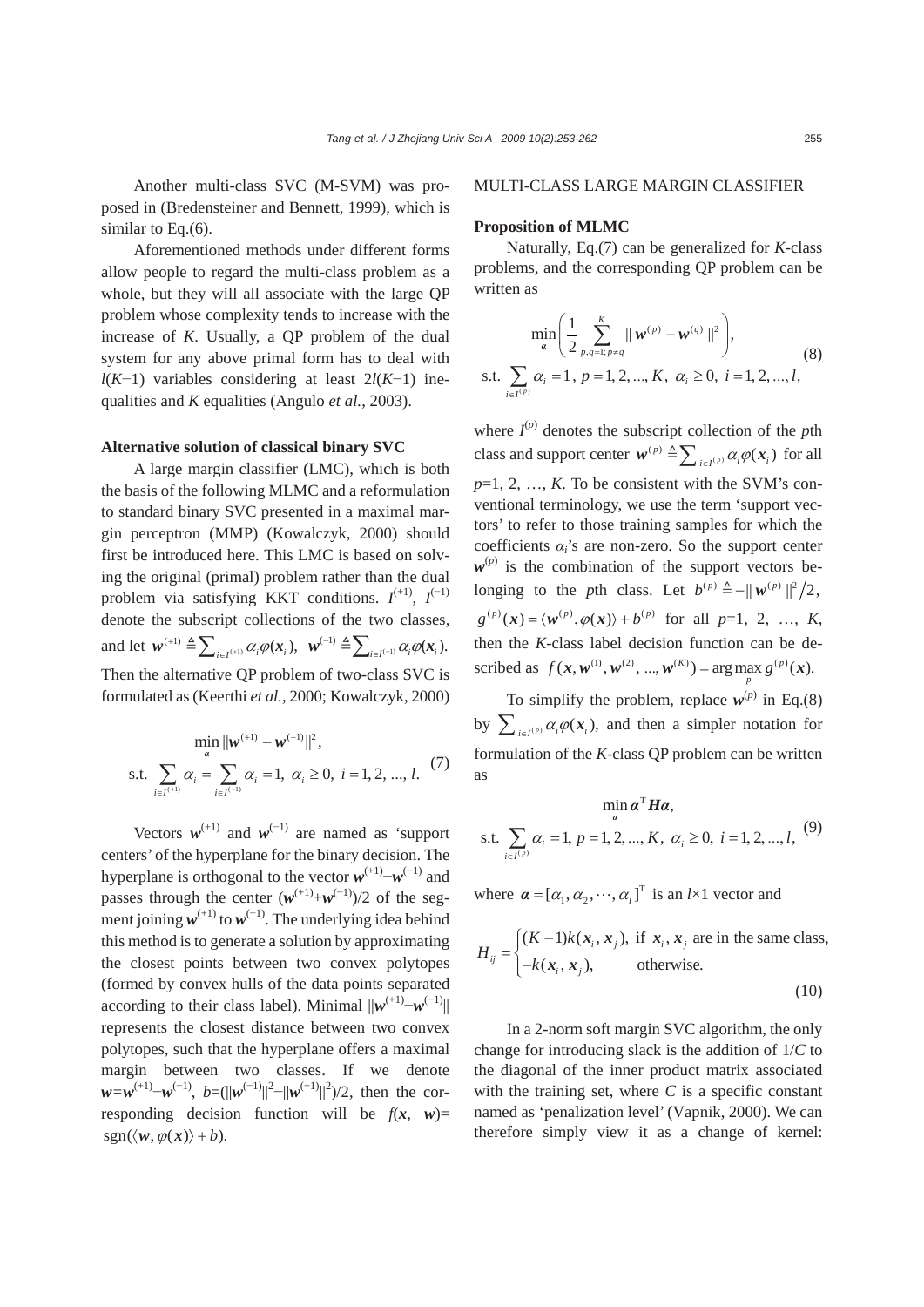replacing  $k(x_i, x_j)$  by  $k(x_i, x_j)+\delta_{ii}/C$ , where  $\delta_{ii}$  is a delta function whose value is 1 when  $i=j$ , and 0 otherwise. Obviously it can be generalized to a soft margin algorithm in MLMC by transforming Eq.(10) to

$$
H_{ij} = \begin{cases} (K-1)(k(x_i, x_j) + \delta_{ij} / C), & \text{if } x_i, x_j \text{ are in the same class,} \\ -(k(x_i, x_j) + \delta_{ij} / C), & \text{otherwise.} \end{cases}
$$
(11)

We briefly conclude the steps for constructing MLMC discrimination as follows:

Step 1: Calculate *H* through Eq.(11) and obtain *α* by solving the QP problem Eq.(9).

Step 2: Calculate  $g^{(p)}(x)$  for all  $p=1, 2, ..., K$  by

$$
g^{(p)}(\mathbf{x}) \triangleq \langle \mathbf{w}^{(p)}, \varphi(\mathbf{x}) \rangle + b^{(p)}
$$
  
= 
$$
\sum_{i \in I^{(p)}} \alpha_i k(\mathbf{x}_i, \mathbf{x}) - \frac{1}{2} ||\mathbf{w}^{(p)}||^2
$$
 (12)  
= 
$$
\sum_{i \in I^{(p)}} \alpha_i k(\mathbf{x}_i, \mathbf{x}) - \frac{1}{2} \sum_{i, j \in I^{(p)}} \alpha_i \alpha_j k(\mathbf{x}_i, \mathbf{x}_j).
$$

Step 3: Classify new *x* to class *t*, where

$$
t = \arg\max_{p} (g^{(p)}(\boldsymbol{x})). \tag{13}
$$

#### **Analysis for MLMC**

If we denote

$$
\begin{split} \phi^{(p)}(\mathbf{x}) &\triangleq \frac{1}{2} \|\varphi(\mathbf{x})\|^2 - g^{(p)}(\mathbf{x}) \\ &= \frac{1}{2} \|\varphi(\mathbf{x})\|^2 - \langle w^{(p)}, \varphi(\mathbf{x}) \rangle + \frac{1}{2} \|\boldsymbol{w}^{(p)}\|^2 \end{split} \tag{14}
$$
\n
$$
= \frac{1}{2} \|\varphi(\mathbf{x}) - w^{(p)}\|^2,
$$

since  $\|\varphi(\mathbf{x})\|^2/2$  is independent of *p*, then the decision function can also be written as

$$
f(\mathbf{x}, \mathbf{w}^{(1)}, \mathbf{w}^{(2)}, ..., \mathbf{w}^{(K)}) = \arg\min_{p} (\phi^{(p)}(\mathbf{x})).
$$
 (15)

Eqs.(14) and (15) mean that the underlying idea behind this method is to find a support center  $w^{(p)}$  for each class  $p$  in the feature space, more intuitively denominated as 'representative point' in this paper.

Then we can classify the new  $x$  in the class whose representative point is the nearest in the feature space. Geometrically, each representative point locates within the polytope that constitutes convex hulls of corresponding class data points in a certain feature space. As we demonstrate in Eqs.(14) and (15), the decision using Eq.(13) is equivalent to implicitly establishing the separation of all classes as Voronoi Diagram (Aurenhammer and Klein, 2000) according to representative points in the feature space.

Penalization level *C* is not directly related to a fitting error in MLMC, but plays an important role in taking a moderate amount of data into consideration. When  $C=\infty$ , i.e., there is no slack, the representative points will only occur on the surface (or boundary) of convex hulls of each class data according to the KKT complementarity condition; hence maybe few points on the surface (or boundary) make the decision. In real data, where noise can always be present, this can result in a brittle estimator. When *C* is a mild positive value, slack is permitted, and more training points can be taken into account, which makes the measure more noise-tolerant.

MLMC will not raise a dual problem, and can almost give an optimal result according to Eq.(9) in any feature space only if the inner product matrix *H* is positive definite. With the effect of adding 1/*C* to the eigenvalues of *H*, the QP problem gets better conditioned. Furthermore, the corresponding QP problem has only *l* variables  $\alpha_i$  (*i*=1, 2, …, *l*) regardless of *K*, and only regards *l* inequalities and *K* equalities as constraints, which makes it a faster training method compared with other present *K*-class SVCs for a single QP problem.

## **Architecture complexity comparison**

The architecture complexity of SVC is mainly determined by the size of the corresponding QP problem and is directly associated with temporal complexity in training. This study will compare the architecture complexities of several multi-class SVCs in theory. Assuming a five-class problem with 200 patterns in each class, the comparison containing the number of classifiers, variables and constraints (the last two determine the size of the QP problem) (Angulo *et al.*, 2003) is displayed in Table 1.

The top six methods in the table are of the architecture of combining binary classifiers. Each of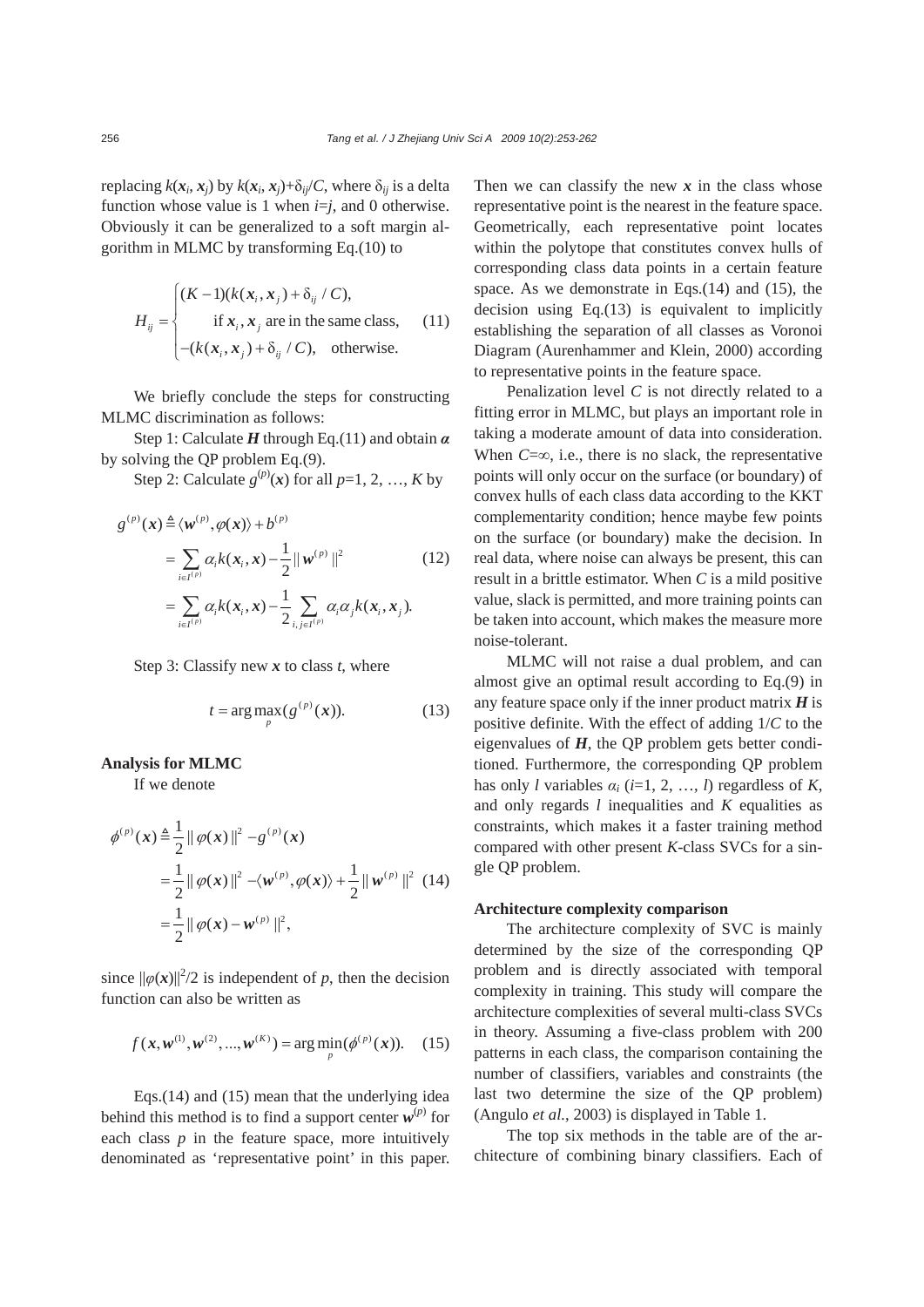| Methods                                 | Number of classifiers  | Number of variables** | Number of constraints** |
|-----------------------------------------|------------------------|-----------------------|-------------------------|
| $1-v-r$                                 | $K=5$                  | $l = 1000$            | $2(V+1)=2002$           |
| $1 - v - 1$                             | $C_K^2 = 10$           | $2l/K = 400$          | $2(V+1)=802$            |
| ECOC (Alpaydin and Mayoraz, 1998)       | $2^{K-1}-1=15$         | $l = 1000$            | $2(V+1)=2002$           |
| ECOC (Allwein et al., 2000)             | $\leq K(2^{K-1}-1)=75$ | $\le l = 1000$        | $\leq$ 2(V+1)=2002      |
| DAGSVM (Platt et al., 2000)             | $C_{K}^{2}=10$         | $2l/K = 400$          | $2(V+1)=802$            |
| $K-SVCR$ (Angulo <i>et al.</i> , 2003)  | $C_K^2 = 10$           | $l = 1000$            | $2(V+1)=2002$           |
| qp-mc-sv (Weston and Watkins, 1998)     |                        | $l(K-1)=4000$         | $2(V+K)=8010$           |
| KSVMC (Guermeur et al., 2000)           |                        | $l(K-1)=4000$         | $2(V+K)=8010$           |
| M-SVM (Bredensteiner and Bennett, 1999) |                        | $l(K-1)=4000$         | $2(V+K)=8010$           |
| MLMC (This paper)                       |                        | $l = 1000$            | $V + K = 1005$          |

**Table 1 Comparison of architecture complexities of several multi-class SVCs\***

\* A five-class problem having 200 patterns in each class has been used for illustration; \*\* For each method the value of the number of variables is taken as the *V* for calculating the number of constraints

them needs more than one classifier for a decision. The last four methods qp-mc-sv, KSVMC, M-SVM and our MLMC result in only one ultimate classifier considering all data at once. Standard 1-v-1 and DAGSVM have the least variables and constraints and are maybe the most computationally efficient. However, in (Alpaydin and Mayoraz, 1998) the two main drawbacks for such 1-v-1 decomposition scheme are highlighted: the number of classifiers is high and only two classes are involved for each classifier, so variance is higher and no information is given for the rest of the classes. Apart from these two approaches, MLMC is more efficient than the others, especially compared to other multi-class algorithms for a single QP problem.

## EXPERIMENTS

To evaluate the performance of the MLMC algorithm and compare it with other multi-class SVCs, several experiments with artificial data in  $\mathbb{R}^2$ , four databases from the UCI repository (Blake and Merz, 1998) and two subsets of the United States Postal Service (USPS) handwritten digit set have been employed. At the end of this section, a large-scale discriminant application of face recognition on the AR (Martinez and Benavente, 1998) database is used to further demonstrate the effectiveness of the new algorithm. Our algorithm was implemented on Matlab v7.3 on AMD Athlon 2800+ 1.8 GHz using monqp in the SVM-KM toolbox (Canu *et al.*, 2005) as the QP solver.

# **Artificial data**

An intuitionistic illustration of MLMC's properties and especially of the penalization level *C*'s influence will be made on separable artifical data. In this study, 'separable' means 'piecewise linear separable' defined in (Bredensteiner and Bennett, 1999). Two training sets,  $\Gamma_1$  and  $\Gamma_2$ , have been generated for the separable case following Gaussian distributions on  $\mathbb{R}^2$ , each with 150 patterns equally distributed in three classes, as shown in Fig.1 (In the figures throughout the paper, squares, circles, and diamonds each represent a kind of 2D sample). The linear kernel  $k(x_i, x_i) = \langle x_i, x_i \rangle$  is used in this separable example.



**Fig.1 Training sets for the separable case**  (a) Training set  $\Gamma_1$ ; (b) Training set  $\Gamma_2$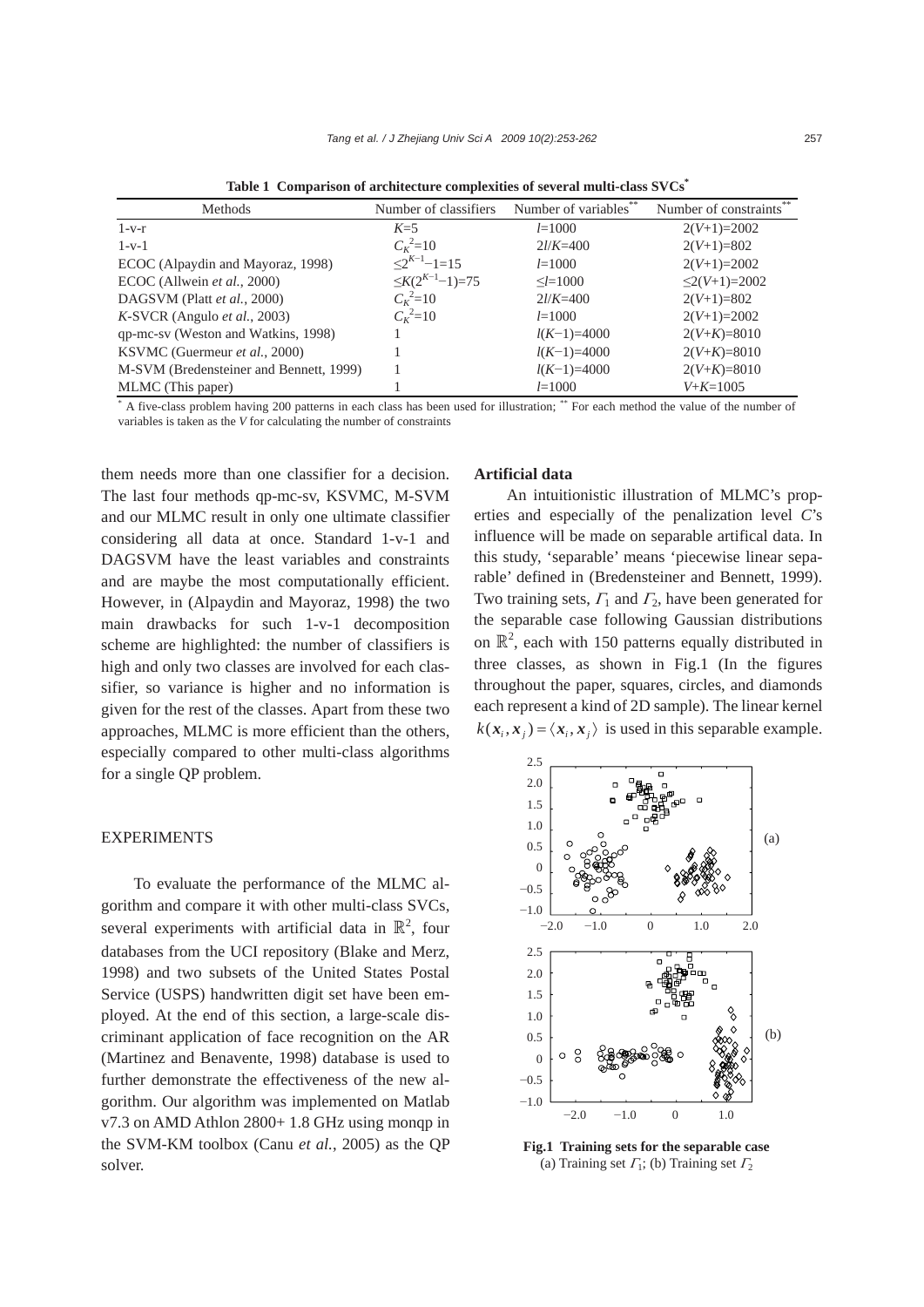Fig.2 shows the effect of *C* on classification. As can be seen from Fig.2, with the decrease of penalization level *C* the number of support vectors increases. When  $C = \infty$  (left), the optimal hyperplane will be very sensitive to noise because it is totally determined by the few nearest points that are obviously on the boundary of convex hulls for each class data. When *C*=0.5 (middle), more data points of each class are taken into consideration to generate representative points  $w^{(p)}$  ( $p=1$ , 2, 3). When  $C\rightarrow 0$  (right),

 $H \rightarrow (K-1)I_{\scriptscriptstyle{I} \times I} / C$  in Eq.(11), and as a result of Eq.(9), representative points will be the means of each class that will lose the margin information. So *C* can adjust the trade-off between the margin information and the holistic information of data.

For the no separable case evaluation, training sets  $\Gamma_3$  and  $\Gamma_4$  have been generated on  $\mathbb{R}^2$ . Fig.3a shows  $\Gamma_3$ , the 150-pattern dataset of three classes, and Fig.3b displays  $\Gamma_4$ , the nested spirals three-class dataset with a total of 153 patterns.



**Fig.2 Different penalization levels** *C* **on training set**  $\Gamma_1$  **((a), (b), (c)) and**  $\Gamma_2$  **((d), (e), (f))** +: representative points; filled points: support vectors; displayed quantities: penalization level *C* and number of support vectors,  $n_{sv}$ . (a)  $C = \infty$ ,  $n_{sv} = 4$ ; (b)  $C = 0.5$ ,  $n_{sv} = 28$ ; (c)  $C = 0$ ,  $n_{sv} = 150$ ; (d)  $C = \infty$ ,  $n_{sv} = 3$ ; (e)  $C = 0.5$ ,  $n_{sv} = 32$ ; (f)  $C = 0$ ,  $n_{sv} = 150$ 



**Fig.3 Training sets for the no separable case**  (a) Training set  $\Gamma_3$ ; (b) Training set  $\Gamma_4$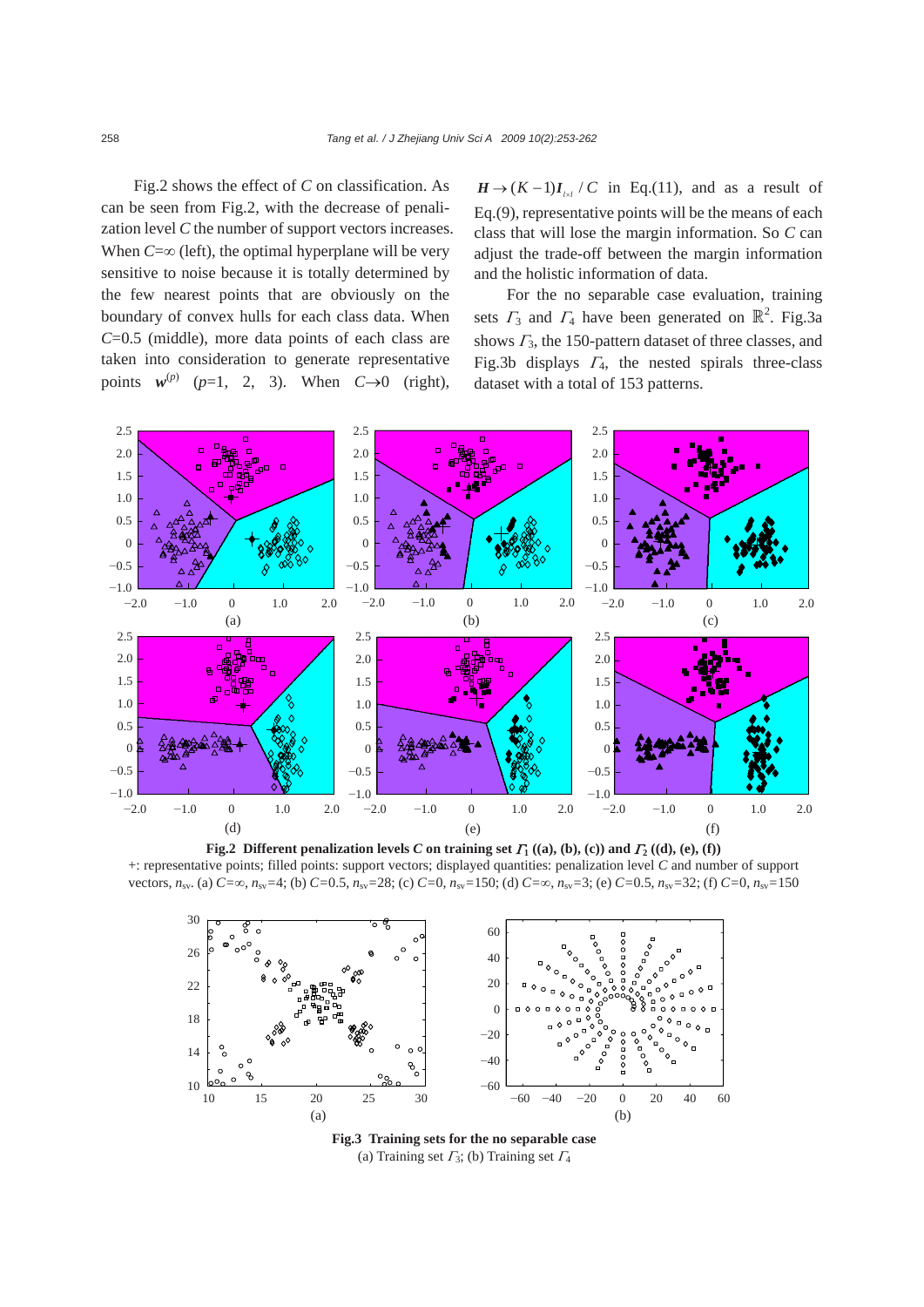MLMC and qp-mc-sv (Weston and Watkins, 1998) have been trained on the dataset  $\Gamma_3$ , which is also a multi-class SVC considering all the classes at once. Polynomial kernel  $k(x_i, x_j) = (1 + \langle x_i, x_j \rangle)^d$ has been adopted to compare the performance of the two methods in the finite VC-dimension feature spaces. In the training procedure, the parameter *C*=30 has been used for both methods. Experimental results are summarized in Fig.4. In this example, qp-mc-sv gives a perfect division when degree *d*=2, but exhibits bad behavior with other degree choices. This phenomenon indicates that the QP problem

(corresponding to Eq.(4)) leading to the qp-mc-sv solution is not correctly solved with such a degree choice, because the high-level constraints are not totally matched in corresponding feature space. Conversely, MLMC gives more stable results in various feature spaces.

As to training set  $\Gamma_4$ , we illustrate MLMC with a radial basis function (RBF) kernel  $k(x_i, x_j)$ =  $\exp(-||x_i - x_j||^2 / \sigma^2)$  while *C* is set to 30. The excellent generalization performance is clear from the decision boundaries shown on Fig.5. For this three-spiral classification the method gives good results over a wide parameter range of  $\sigma$ .



**Fig.4 Training results on dataset** Γ**3 using polynomial kernels with constant penalization level** *C***=30 and different degrees** *d* (a), (b), (c): qp-mc-sv trained on Γ3; (d), (e), (f): MLMC trained on Γ3. (a), (d): *d*=2; (b), (e): *d*=3; (c), (f): *d*=4



**Fig.5 Training results on dataset** Γ**4 using radial basis function kernels with constant penalization level** *C***=30 and different parameters**  $\sigma$ **.** (a)  $\sigma$ =5.0; (b)  $\sigma$ =7.0; (c)  $\sigma$ =10.0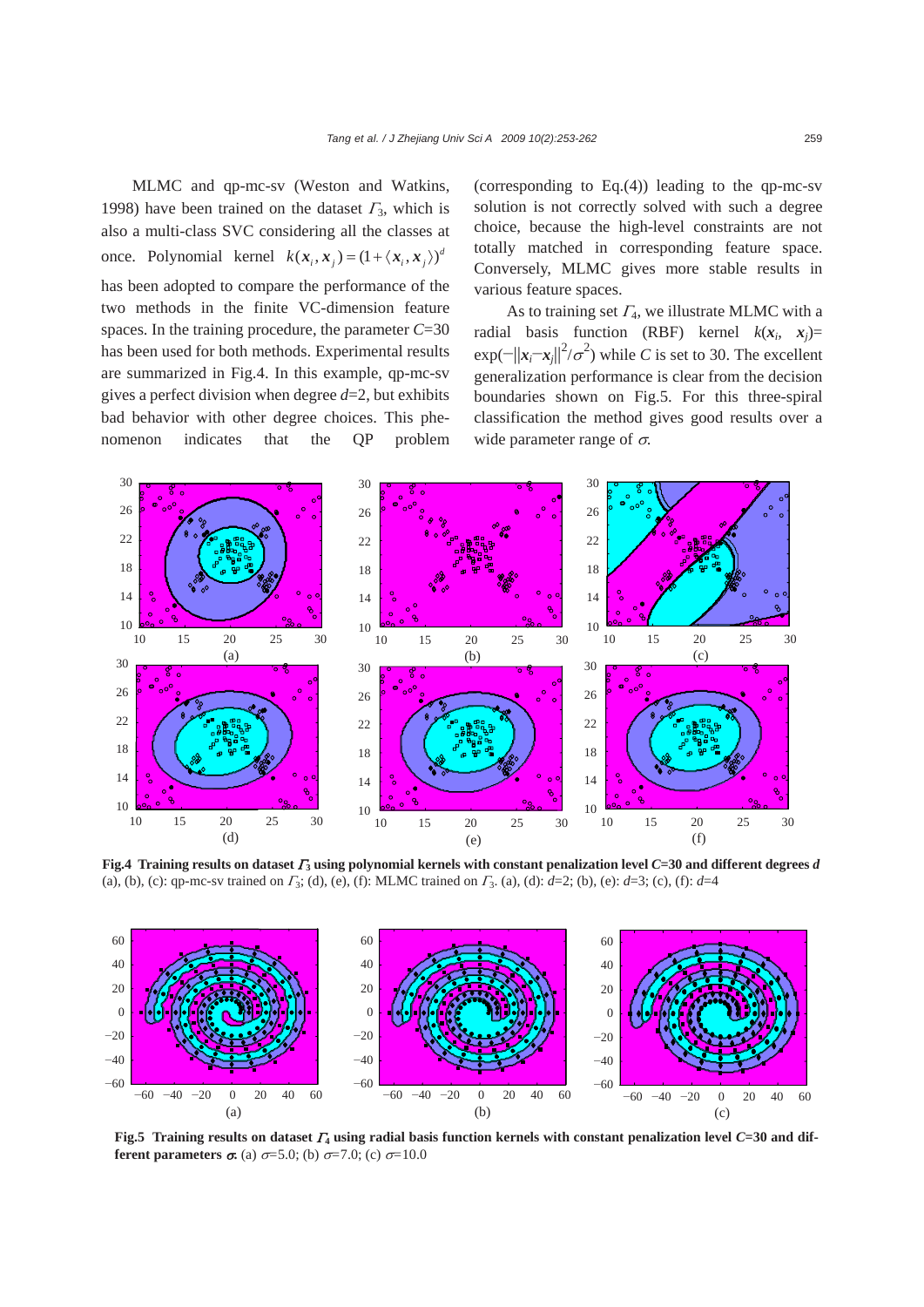### **Benchmark database**

Four popular databases from the UCI repository—Iris, Wine, Glass, Vowel—and two subsets of the USPS have been employed to validate the property of MLMC. This choice has been taken to compare the obtained results with those presented in (Weston and Watkins, 1998; Bredensteiner and Bennett, 1999), the most usual multi-class scheme.

Two experiments on these benchmarks were performed. In the first experiment, according to the cross validation procedure established in (Weston and Watkins, 1998; Bredensteiner and Bennett, 1999), Iris, Wine, Glass, Vowel databases were randomly partitioned with a tenth of the data reserved to validate the multi-class SVCs, and this process has been repeated 10 times. The second experiment was conducted on two subsets USPS-1 and USPS*-*2 of USPS defined in (Bredensteiner and Bennett, 1999), which contain the handwritten integers "3, 5, 8" and "4, 6, 7", respectively. The USPS*-*1 contains 1657 training samples and 492 testing samples, and the USPS*-*2 contains 1876 training samples and 517 testing samples.

Features of all benchmark data were normalized to [0, 1], and the RBF kernel was used in both experiments.  $C=30$  was chosen constant and  $\sigma$  was set to 0.1, 0.4, 0.1, 0.4, 4.0 and 4.0 for Iris, Wine, Glass, Vowel, USPS-1 and USPS*-*2, respectively. Table 2 summarizes the experimental results obtained by MLMC and compares them to those presented in (Weston and Watkins, 1998; Bredensteiner and Bennett, 1999). It also displays the number of training patterns, features, and classes for each database. In particular, we report the average computational training time (in seconds) for qp-mc-sv and MLMC in Table 2. Here the CPU time for qp-mc-sv was obtained by using SVM-KM toolbox with respect to the parameter setting given in (Weston and Watkins, 1998); that is, qp-mc-sv in the experiment has the same QP solver with our MLMC. Noticing again the theoretical analysis of complexity presented in Table 1, qp-mc-sv has an approximately identical scale of the associated QP problem with the other most usual multi-class SVCs of a single QP problem. So it is feasible to evaluate the training speed performance of MLMC through the time comparison between qp-mc-sv and MLMC.

It can be observed that MLMC almost improves the obtained results for all other multi-class architectures in the experiment. In detail, on the Iris set the absolute error is small, and MLMC generalizes surprisingly well and almost achieves a perfect prediction in our test. When the absolute error becomes a bit bigger on the other sets, MLMC still surpasses the accuracies of the rest, including in the large size and high dimensional USPS dataset. As to the Glass and Vowel sets, the absolute errors are the largest; possibly because the data are noisy, the MLMC exhibits comparable behavior to all other multi-class SVCs (superior to 6 of 7 reported results in Table 2). The comparison between the CPU time indicators of qp-mc-sv and MLMC validates that MLMC is a fast training scheme for multi-class SVC of a single QP problem.

The experimental results indicate that even with low demanding computation, MLMC obtains satisfactory generalization compared with others, and behaves more robustly when database classification is relatively simple. Additionally, MLMC gives a moderate number of support vectors, which means that it also has a rapid classification speed in testing among all the SVCs mentioned above.

| Data-                   | Number Number of Number |            | Error percentage $(\%)^{\#}$ |                      |                          |                     |              |                       |
|-------------------------|-------------------------|------------|------------------------------|----------------------|--------------------------|---------------------|--------------|-----------------------|
| base of points features |                         | of classes | $1-v-r$                      | $1-v-1$ <sup>*</sup> | $qp$ -mc-sv              | $M-SVM$ **          | $MLMC$ ***   |                       |
| Iris                    | 150                     | 4          | 3                            | 1.33(75)             | 1.33(54)                 | 1.33(31), 1.10s     |              | $0.33(72)$ , $0.56 s$ |
| Wine                    | 178                     | 13         | 3                            | 5.6(398)             | 5.6(268)                 | $3.6(135)$ , 7.21 s | 3.37(228)    | 1.18(114), 0.78s      |
| Glass                   | 214                     | 9          | 6                            | 35.2 (308)           | 36.4 (368)               | 35.6(113), 6.72s    | 32.71 (1476) | 34.1 (142), 1.42 s    |
| Vowel                   | 528                     | 10         | 11                           | 39.8 (2170)          | 38.7 (3069)              | 34.8 (1249)         |              | $20.7(266)$ , 6.64 s  |
| $USP-1$                 | 1657                    | 256        | 3                            |                      |                          |                     | 7.72(317)    | 5.69 (703), 147.38 s  |
| $USP-2$                 | 1876                    | 256        | 3                            | –                    | $\overline{\phantom{0}}$ |                     | 6.00(180)    | 3.29 (533), 127.31 s  |

**Table 2 Performance of the MLMC and some multi-class SVCs** 

# The total number of support vectors given in the brackets for MLMC and some multi-class SVCs; for qp-mc-sv and MLMC the average computational training time (in seconds) is reported. \* Proposed by Weston and Watkins (1998); \*\* Proposed by Bredensteiner and Bennett (1999); \*\*\* This paper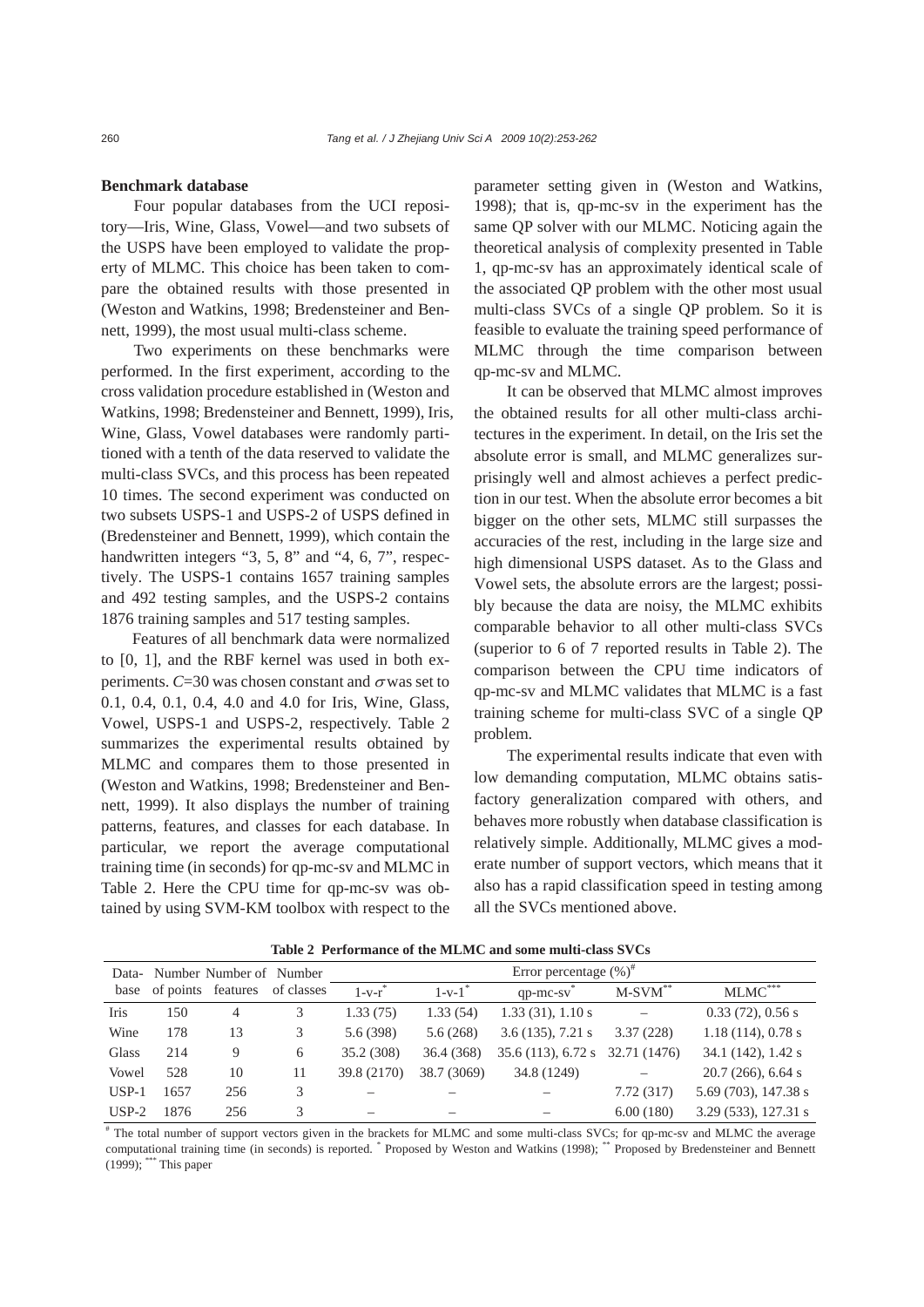## **AR face database**

In this subsection we use a subset of the AR face database provided and preprocessed by Martinez and Benavente (1998). This subset contains 2600 face images belonging to 100 people (50 men and 50 women), where each person has 26 different images taken in two sessions (separated by two weeks) under various conditions: variation in expression, different illumination and partial occlusion by glasses or scarves. We resized the images to 33×24 pixels, and the gray level values were rescaled to [0, 1]. So each sample vector has 792 features scaled within [0, 1]. It is a challenging face database for recognition, and we assembled each odd index image of every person as the training sample. In this way we reserved the most variation of presentative information within our training set. Then we obtained a total of *l*=1300 samples of  $K=100$  classes for training, and the remaining 1300 samples corresponding to even indices act as the testing set.

Obviously, faced with this task, the conventional one-classifier multi-class SVC as Eqs.(4) $\sim$ (6) has to deal with a QP problem of *l*(*K*−1)=128700 variables with  $2(l+K)=2800$  constraints, which is an intractable computational demand without a decomposition mechanism. But MLMC just needs to figure out a QP problem of *l*=1300 variables with *l+K*=1400 constraints.

We used Fisher LDA (Swets and Weng, 1996) as a performance benchmark, since it is an acknowledged effective linear subspace method to extract most discriminant features with nearest neighbor decision, and hence appropriate to be an estimation for the difficulty of separating original data. The LDA's best classification accuracy on testing set is 74.23% after obtaining discriminant features in the training set.

Table 3 contains performance for MLMC on AR using an RBF kernel. The solution that MLMC has found has a remarkably higher testing accuracy than LDA over a wide range of parameters  $\sigma$  and *C*, especially when  $\sigma$ =5.0 when it achieves the peak classification accuracy. As seen from the results, the situation of overfitting may have occurred when  $\sigma$  is small, that is, a low prediction accuracy but with a perfect recall on training samples. On the other hand, the recall accuracy slightly drops when  $\sigma$  increases to more than 7.0. So a  $\sigma$  between 5.0 and 7.0 is recommended in this application. Notice that, in such a high dimensional case with relatively few samples, changing *C* does not lead to dramatic variation in classification accuracy. Whereas a larger *C* consistently finds classification functions using fewer support vectors, which means that a new sample can be classified more quickly. Thus *C* is a sensitive parameter to choose when classification time is critical. The average CPU time for training under all combinations of parameters above is less than 700 s on our PC, and generally the time consuming trend is that of less training time for smaller  $\sigma$  and smaller *C*.

|          | Percentage accuracy $(\%)^n$ |  |     |     |                                                                                          |      |  |
|----------|------------------------------|--|-----|-----|------------------------------------------------------------------------------------------|------|--|
|          | $\sigma = 0.1$               |  | 3.0 | 5.0 | 7.0                                                                                      | 10.0 |  |
|          | 100/1.15(1300)               |  |     |     | 100/48.38 (1300) 100/79.15 (1300) 100/85.23 (1300) 99.38/84.62 (1279) 94.77/80.15 (1243) |      |  |
| $\infty$ | 100/1.15(1300)               |  |     |     | 100/40.96 (1300) 100/80.23 (1300) 100/84.08 (1285) 98.69/84.46 (1192) 94.08/80.46 (1063) |      |  |

**Table 3 Performance of the MLMC on AR face database (RBF kernel)** 

*#* Percentage accuracy of the training set/Percentage accuracy of the testing set; figures in the brackets are the total numbers of support vectors

# **CONCLUSION**

MLMC presented in this paper is a novel multiclass SVC. It is a direct generalization of the reformulated binary SVC presented in MMP with a holistic consideration of multi-class information. It solves the *K*-class problem in one optimization formulation without increasing the size of the QP problem proportional to *K*. Several experiments on artificial data show the ability of the new classifier to treat multi-class problems and they illustrate the penalization parameter utility. In the meantime, the experiments on the benchmark database show the comparable (sometimes better) properties of the new classifier compared in general with many other multi-class SVCs. A face recognition experiment further validates our method in large-scale applications.